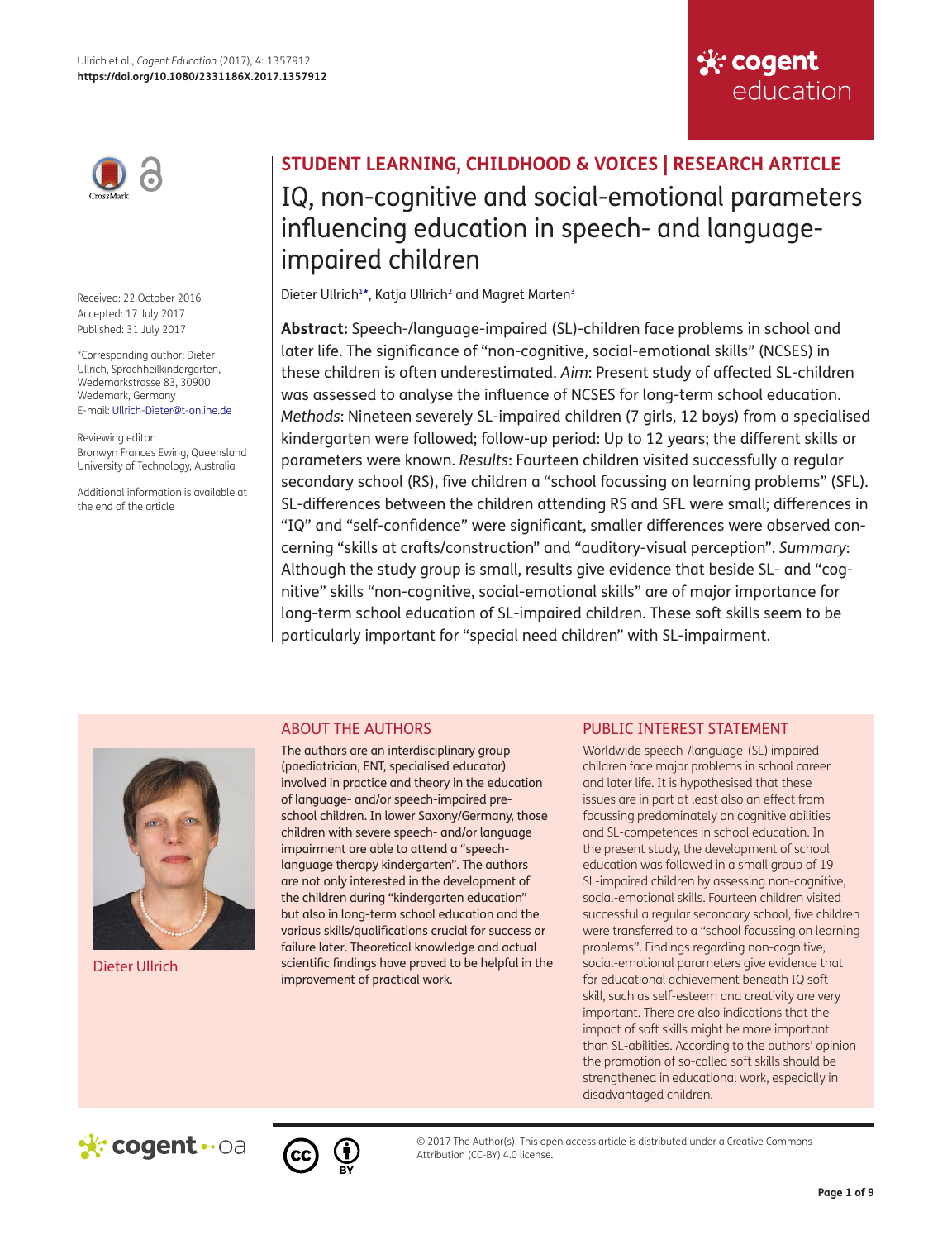## **Subjects: Education Studies; Inclusion and Special Educational Needs; School Psychology**

**Keywords: speech-/language impairment; non-cognitive skills; social-emotional skills; IQ; self-confidence; special needs school education**

Worldwide, speech-/language-(SL) impaired children are disadvantaged well into adulthood, but the exact causes of this discrimination remain the subject of much controversy. Multiple cognitive and speech parameters, as well as non-cognitive and social parameters seem to affect long-term prognosis in severely speech- and language-impaired children. The goal of this study is a comprehensive longitudinal assessment to understand the impact of (generally underestimated) soft skills on the development of children.

## **1. Introduction**

<span id="page-1-8"></span><span id="page-1-7"></span><span id="page-1-4"></span>Primary and secondary education allows children to develop skills and knowledge that are essential for social and economic success in later life (Glogowska, Roulstone, Peters, & Enderby, [2006;](#page-7-3) Heckman, [2011](#page-7-4)). Most developed countries have an education system that is focused predominantly on developing cognitive abilities in children. These abilities can be measured using intelligence quotient measurements and other formalised assessment processes. Cunhan, Heckman, Lochner, & Masterov ([2007](#page-7-5)) demonstrated that psycho-social or "soft" skills, such as self-esteem, motivation and ability to work in a team are often undervalued in the education system, resulting in a lack of these essential skills in later life (Barron, [2003;](#page-7-6) Beitchman et al., [2008;](#page-7-7) Borghans, Meijers, & Ter Weel, [2008](#page-7-8)). Other studies demonstrated, that early childhood education can achieve a substantial level of skill development compared to the required effort to teach these skills to adolescents or adults (Borghans et al., [2008](#page-7-8); Cunhan et al., [2007](#page-7-5); Durkin, Simkin, Knox, & Conti-Ramsden, [2009;](#page-7-9) Heckman, [2011](#page-7-4); Miniscalco, Hagberg, Kadesjö, Westerlund, & Gillberg, [2007\)](#page-7-10).

<span id="page-1-11"></span><span id="page-1-10"></span><span id="page-1-9"></span><span id="page-1-5"></span><span id="page-1-3"></span><span id="page-1-2"></span><span id="page-1-1"></span><span id="page-1-0"></span>Children with speech-/language impairment are disadvantaged from early childhood onwards, and lasting effects are often present into adulthood (Clark et al., [2007](#page-7-11); McLeod & McKinnon, [2007;](#page-7-12) Wadman, Botting, Durkin, & Conti-Ramsden, [2011](#page-8-0)). In lower Saxony, Germany, children with severe speech- and language impairment are able to attend "speech therapy kindergartens" (STK) during their pre-school years. This system has been in place since the 1980s (Flöther, Schlüter, & Bruns, [2011](#page-7-13)).

<span id="page-1-6"></span>Affected children tend to have a variety of speech and language deficits. Assessment by speech therapists and medical doctors is a prerequisite for attendance at an STK. This assessment confirms that the child's speech-/language impairment qualifies him/her for additional therapy, and excludes other, possibly treatable, medical issues.

Children aged 4–6 years attend an STKs, and therapy is designed based on the assumption that any speech-/language impairment is curable. One childcare worker is responsible for up to four children leading to a good personal relationship between the children and the childcare worker. The childrens' education is additionally supported by speech therapists, occupational- and physiotherapists and psychologists.

The author's own findings demonstrate that, approximately 75% of children with significant language impairment attending an STK were later able to attend a regular secondary school. Approximately 25% of children require on-going support in specialised secondary schools with further learning support (Ullrich, Ullrich, & Marten, [2009, 2014](#page-8-1)).

Cognitive and speech-/language skills are important for on-going success in education, as are psycho-social skills and social support structures for children, particularly for those with a speech impairment. However, the impact of social-emotional and non-cognitive skills on a positive child development are frequently underestimated. In the present study, the authors aimed to conduct a comprehensive assessment of cognitive, language and non-cognitive skills, as well as social and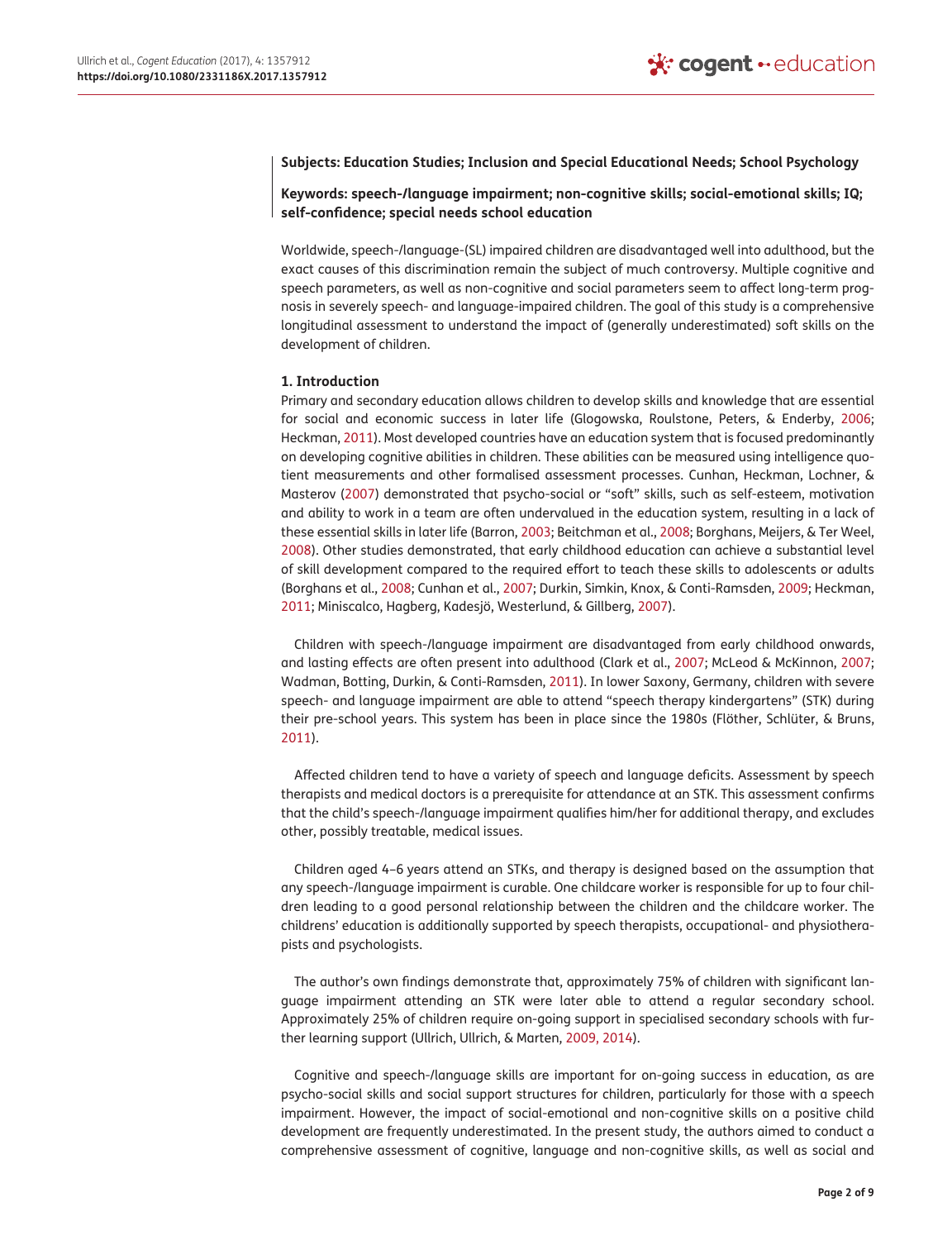epidemiological parameters, which may affect the speech-/language-impaired child`s sustainable learning abilities. So the study is focussing on the impact of social-emotional and non-cognitive skills and the educational outcome of speech-/language disturbed children. Once the importance of individual parameters for long-term educational success has been evaluated, education programs and therapy for children with SL impairment can be optimised accordingly.

## **2. Methods**

The study was designed as a prospective, longitudinal study, with some retrospective data collection for completeness. The study population included 19 children (7 girls, 12 boys), aged 10–18 years, with a median age of 13 years. All children had attended the same study STK near Hannover, Germany between 2000 and 2007 for a median duration of 16 months (range 11–35 months).

As described above, SL education in the STK follows a multidisciplinary approach involving childcare staff, speech therapists and physiotherapists as well as psychologists. The concept is based on the assumption, that almost every affected child is treatable to such an extent that it can be educated at a regular primary and secondary school. Prerequisites for enrolment in the STK include disturbed speech-/language development, unsuccessful intensive outpatient therapy and exclusion of any major medical illness.

Upon admission to the STK children were approximately 4 years old and verbal communication skills were severely limited or non-existent. After therapy had been completed all children were 6–7 years old and continued their primary school education at a regular elementary school. Questionnaires assessed further education following discharge from the STK. Informed consent for data collection and publication of results was obtained from participants and their parent or legal guardian. The study adheres to the Declaration of Helsinki.

<span id="page-2-0"></span>

| Table 1. Psycho-social parameters, language and other skills assessed in the study cohort |
|-------------------------------------------------------------------------------------------|
| Language skills                                                                           |
| Communication behaviour                                                                   |
| Understanding of language                                                                 |
| Vocabulary                                                                                |
| Condition of speech organ                                                                 |
| Articulation                                                                              |
| Auditory perception                                                                       |
| Grammar                                                                                   |
| Social-epidemiological parameters                                                         |
| Number of siblings                                                                        |
| Family income                                                                             |
| Duration of attendance speech therapy kindergarten                                        |
| Cognitive skills                                                                          |
| IQ                                                                                        |
| Non-cognitive skills                                                                      |
| Self-confidence                                                                           |
| Focussing/stamina                                                                         |
| Mixed cognitive, non-cognitive Skills                                                     |
| Auditory-visual perception                                                                |
| Ideas at crafts/construction                                                              |
| Creativity during playtime                                                                |
| Other skills                                                                              |
| Gross motor skills                                                                        |
|                                                                                           |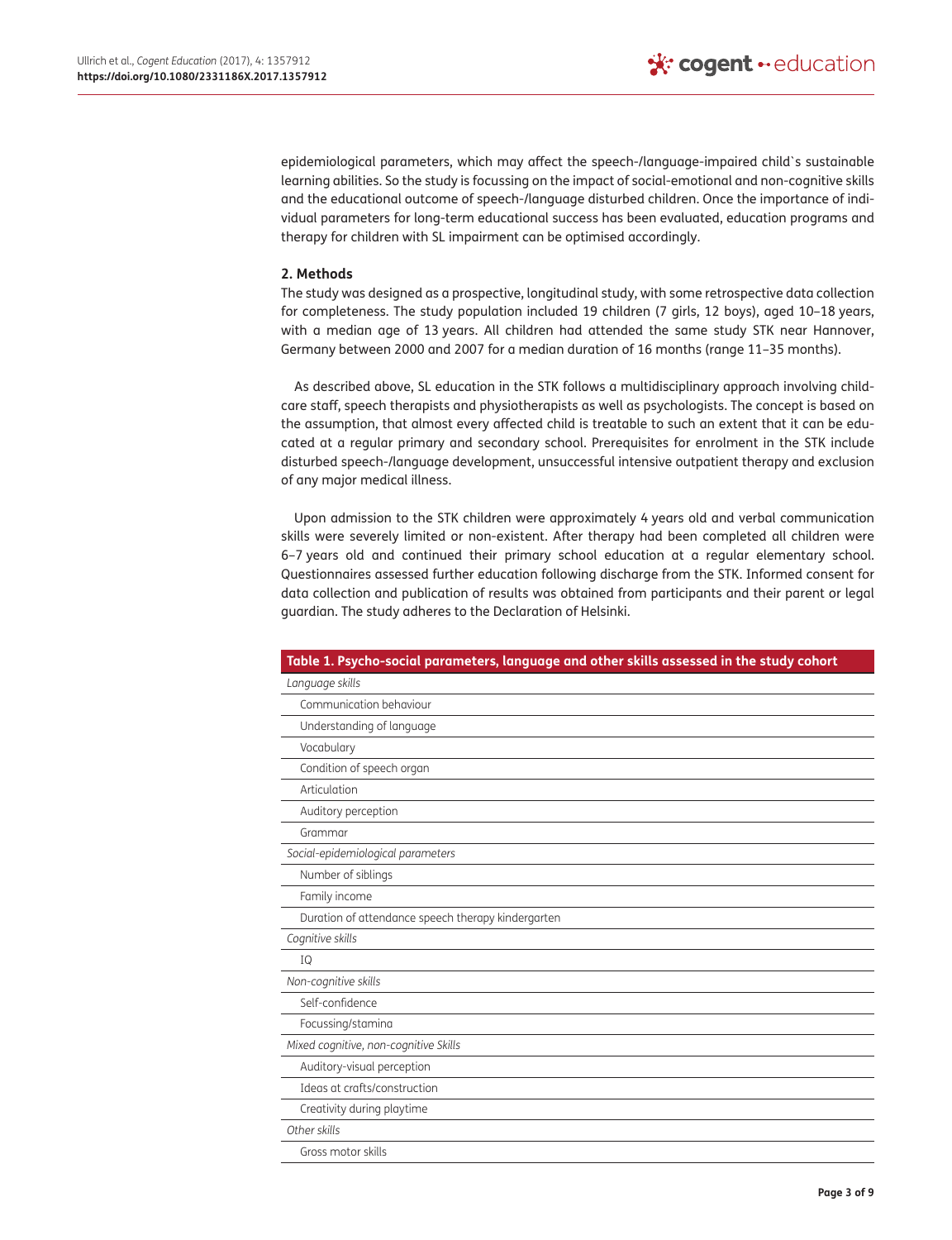<span id="page-3-7"></span><span id="page-3-6"></span><span id="page-3-4"></span><span id="page-3-3"></span><span id="page-3-2"></span><span id="page-3-0"></span>

| Table 2. Skills examined, sources and test procedures |                           |                                                                                                                                                                                                                                                                                                                                                             |
|-------------------------------------------------------|---------------------------|-------------------------------------------------------------------------------------------------------------------------------------------------------------------------------------------------------------------------------------------------------------------------------------------------------------------------------------------------------------|
| <b>Skills</b>                                         | <b>Sources</b>            | <b>Test procedure</b>                                                                                                                                                                                                                                                                                                                                       |
| Language skills                                       | Examination               | • SETK - 3-5 Test for Speech Development of children aged 3-5 years; validated                                                                                                                                                                                                                                                                              |
|                                                       |                           | (Grimm, Aktas, & Frevert, 2001)<br>· AWST-R - Vocabulary test for children aged 3-5 years; validated (Kiese-Himmel, 2005)<br>· TROG-D - Grammar test; validated (Fox, 2011)<br>• HSET - Test for Speech Development (Heidelberg); validated (Grimme & Schöler, 1991)<br>• Assessment of Paediatric phonetics and pronounciation; not validated (Hild, 2002) |
| Social-epidemiological Parameters                     |                           |                                                                                                                                                                                                                                                                                                                                                             |
| Number of siblings                                    | Questionnaire, case files |                                                                                                                                                                                                                                                                                                                                                             |
| Family income                                         | Questionnaire             |                                                                                                                                                                                                                                                                                                                                                             |
| Duration of STK attendance                            | Questionnaire             |                                                                                                                                                                                                                                                                                                                                                             |
| Cognitive skills                                      |                           |                                                                                                                                                                                                                                                                                                                                                             |
| IQ                                                    | Examination               | · SON-R; validated (Snijders-Oomen, 1997)<br>· HAWIWA III; validated (Ricken, Fritz, Schuck, & Preuss, 2007)<br>• CFT1; validated (Cattell, Weiss, & Osterland, 1997)<br>· Der Mann-Zeichen-Test; validated (Ziler, Brosat, & Tötemeyer, 2007)                                                                                                              |
| Non-cognitive skills                                  |                           |                                                                                                                                                                                                                                                                                                                                                             |
| Self-confidence                                       | Examination               |                                                                                                                                                                                                                                                                                                                                                             |
| Focus/concentration                                   | Examination               |                                                                                                                                                                                                                                                                                                                                                             |
| Mixed cognitive, non-cognitive skills                 |                           |                                                                                                                                                                                                                                                                                                                                                             |
| Auditory perception                                   | Examination               |                                                                                                                                                                                                                                                                                                                                                             |
| Visual perception                                     | Examination               | • FEW-2: Frostig Test for Assessment of Visual Perception; validated (Hammill, Pearson,<br>& Voress, 2007)                                                                                                                                                                                                                                                  |
| Ideas at crafts/construction                          | Examination               |                                                                                                                                                                                                                                                                                                                                                             |
| Other skills                                          |                           |                                                                                                                                                                                                                                                                                                                                                             |
| Gross motor skills                                    | Examination               | • MOT 4-6: Evaluation of Motor skills for children aged 4-6 years; validated (Zimmer &<br>Volkamer, 1987)                                                                                                                                                                                                                                                   |

<span id="page-3-11"></span><span id="page-3-10"></span><span id="page-3-9"></span><span id="page-3-8"></span><span id="page-3-5"></span><span id="page-3-1"></span>The various language, cognitive and non-cognitive skills as well as psycho-social skills and socialepidemiological parameters assessed are listed in Table [1](#page-2-0). Table [2](#page-3-0) describes the various skills as well as their different sources of assessment and test procedures conducted in greater detail.

The evaluation is based on a variety of assessments performed at dismissal from the STK, casenote entries from the STK and questionnaires conducted in 2007 and 2011. Some skills are influenced by a variety of factors and are used as surrogate parameters. Self-esteem, for example, is thought to be a surrogate parameter, which includes abilities such as conscientiousness, openness to experience, extroversion, agreeableness and emotional stability.

For statistical analysis, some qualitative markers had to be converted to quantitative ones. Various abilities of the study population were grouped into categories of "below average", "average" and "above average", thus allowing for statistical comparisons. The ratings for the various skills were based on case-notes on the children, which include staff reports, psychological examinations and various test procedures. If the parameters were not well-defined, such as "self-esteem" the ranking was based on the summary of various information and an evaluation performed by three independent educational members of the staff. Speech- and language skills have been combined because in most children impaired language development was the main problem. The parameters, the specific evaluation of these parameters and their rankings are illustrated in Table [3.](#page-4-0)

Statistical analysis was computed using Microsoft Excel software and outcomes included frequency, relative frequency, mode, median and range.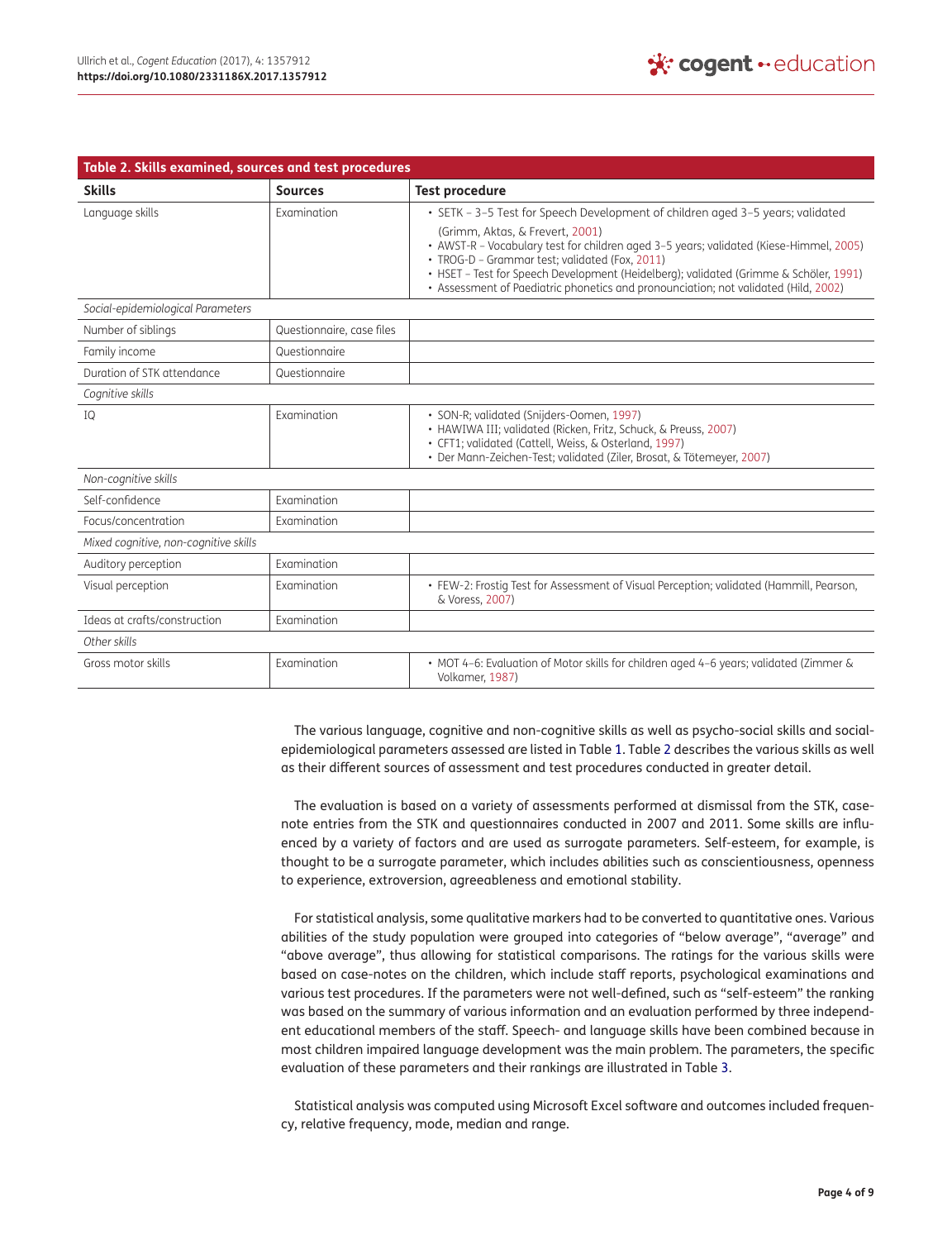<span id="page-4-0"></span>

| Table 3. Skills/parameters examined and assessment criteria |                                                                          |  |  |
|-------------------------------------------------------------|--------------------------------------------------------------------------|--|--|
| Language skills                                             | Above average, average, below average                                    |  |  |
| Number of siblings                                          | Above average: >2 siblings                                               |  |  |
|                                                             | Average: 1-2 siblings                                                    |  |  |
|                                                             | Below average: No siblings                                               |  |  |
| Family income                                               | Above average: Waged Employees, self-employed,<br>employer (high income) |  |  |
|                                                             | Average: Salaried and waged employee (Average<br>Income)                 |  |  |
|                                                             | Below average: Unemployed, low income earner (Low<br>Income)             |  |  |
| Duration of attendance at speech-therapy kindergarten       | Above average: >18 month                                                 |  |  |
|                                                             | Average: 11-18 month                                                     |  |  |
|                                                             | Below average: <11 months                                                |  |  |
| Self-confidence                                             | Above average, average, below average                                    |  |  |
| Focus/concentration                                         | Above average, average, below average                                    |  |  |
| Auditory perception                                         | Above average, average, below average                                    |  |  |
| Visual perception                                           | Above average, average, below average                                    |  |  |
| Ideas at crafts/construction                                | Above average, average, below average                                    |  |  |
| Gross motor skills                                          | Above average, average, below average                                    |  |  |

## **3. Results**

All children included in this study attended a regular primary school after discharge from the STK. Five children (2 girls, 3 boys) had to transfer to a "school for children with special needs" (SFL) after several years. The remaining study population (14 children: 5 girls, 9 boys) was attending a regular secondary or grammar school (RS) at time of assessment. On admission to the STK none of the children were able to communicate verbally. However, at commencement of regular primary school the speech-/language competencies for "understanding behaviour", "vocabulary" and "grammar" were significantly worse (*p* ≤ 0,05) in children later attending a school for special needs (SFL) compared to those attending a regular school (RS). Figure [1](#page-4-1) illustrates the findings concerning the children's language abilities upon admission to primary school. The data show the number of children with below average (BA), average (A) and above average (AA) skills of various language/speech parameters

<span id="page-4-1"></span>**Figure 1. Frequency distribution of speech-/language skills according to the assessment criteria "Average"(A), "Below Average"(BA) and "Above Average" (AA) in children later attending "regular schools" (RS) (***n* **= 14) or "school for special needs"(SFL) (***n* **= 5). Mode is shown in the figures; the criteria "oral function" and "articulation" in SFL-children is based on the assessment of four children.**



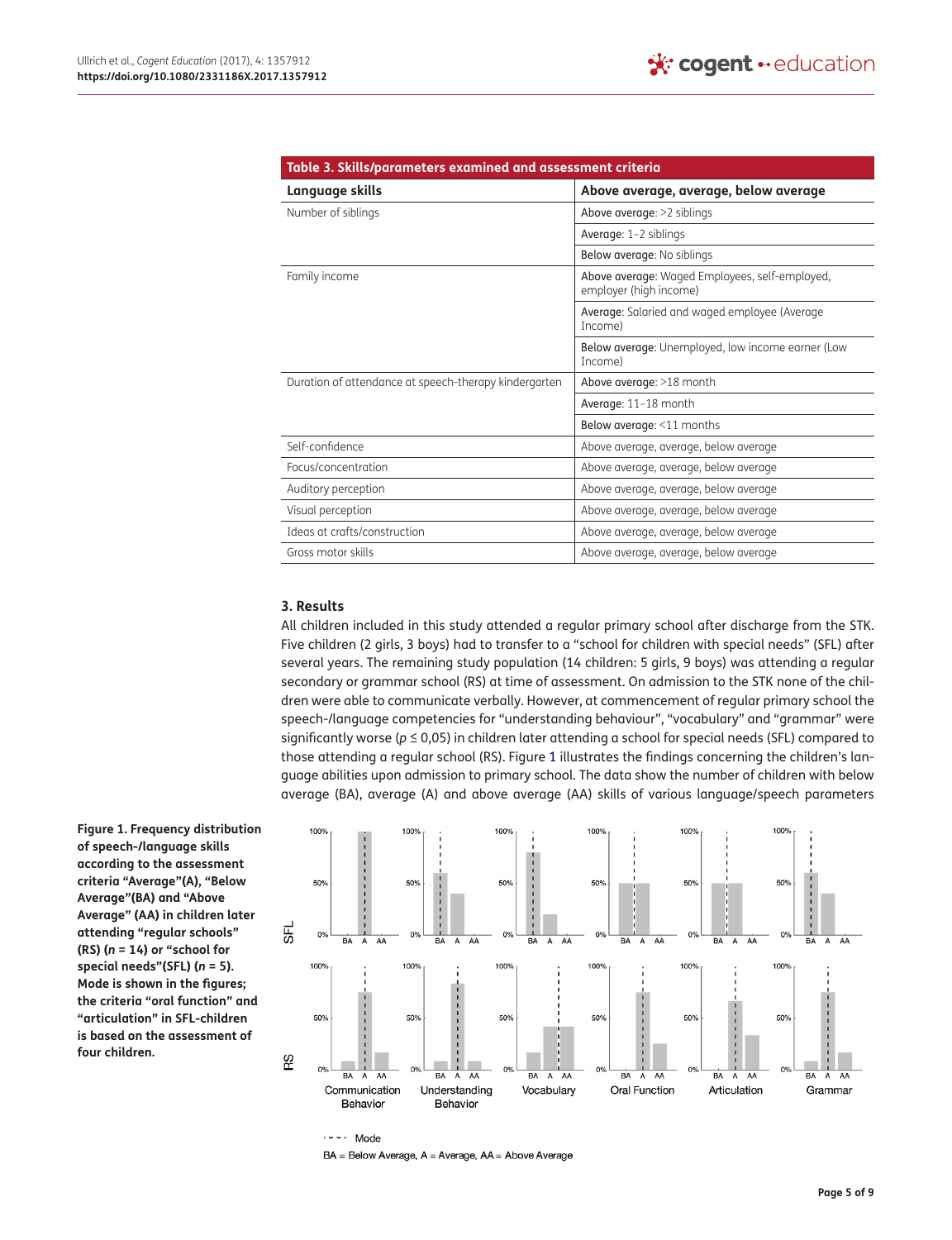<span id="page-5-0"></span>**Figure 2. Frequency distribution of different psycho-social skills and social data according to the assessment criteria "Average"(A), "Below Average"(BA) and "Above Average" (AA) in children later attending "regular schools" (RS) (***n* **= 14) or "school for special needs"(SFL) (***n* **= 5). Mode is shown in the figures.**



BA = Below Average, A = Average, AA = Above Average

when attending either SFL or RS during their later educational development. Findings illustrate that, especially children lacking understanding behaviour, vocabulary skills and grammar ability have a high chance to attend the SFL after primary school education.

Figure [2](#page-5-0) analyses the impact of various cognitive and non-cognitive skills, as well as social-epidemiological parameters, such as number of siblings, socio-economic circumstances, measured nonverbal intelligence quotient (IQ). Similar to Figure [1](#page-4-1) the relative fractions of the children with "average" or "above/below average" parameters are shown. Findings presented in Figure [2](#page-5-0) suggest that "number of siblings", "IQ", "self-esteem", "auditory-visual perception" and "creativity" are significantly different (*p* ≤ 0.05) in the two groups. The results indicate the impact of these skills on long-term school education in language/speech impaired children. According to these findings the surrogate parameter "language-/speech skills" seems to be of minor importance for long-term education.

While, those children attending an SFL have at least two or more "below average" ratings with respect to "ideas during play", "IQ" and "self-esteem", the subgroup of children attending an RS were deemed to have average and above average skills in these areas.

## **4. Discussion**

<span id="page-5-5"></span><span id="page-5-4"></span>Cognitive and speech-/language abilities in combination with epidemiological factors are usually considered essential for successful school education (Beitchman et al., [2008](#page-7-7); Clark et al., [2007;](#page-7-11) Nelson, Nygren, Walker, & Panoscha, [2006](#page-8-6); van Agt, van der Stege, de Ridder-Sluiter, Verhoeven, & de Koning, [2007\)](#page-8-7). Therefore, the education system often places less emphasis on psycho-social and emotional skills, including in children with speech-/language impairment or delay. The present observational study was conducted to test the authors` hypothesis that the impact of psycho-social and emotional skills in those children is underestimated.

<span id="page-5-3"></span><span id="page-5-2"></span><span id="page-5-1"></span>Several studies demonstrated that children with speech-/language impairment, who do not receive specific support, continue to experience a variety of problems concerning language, social skills, psychological problems and education well into adulthood (Cohen, Barwick, Horodezky, Vallance, & Im, [1998](#page-7-21); Conti-Ramsden, Durkin, Simkin, & Knox, [2009;](#page-7-22) Heckman, [2011;](#page-7-4) Needlman, [1996](#page-8-8)).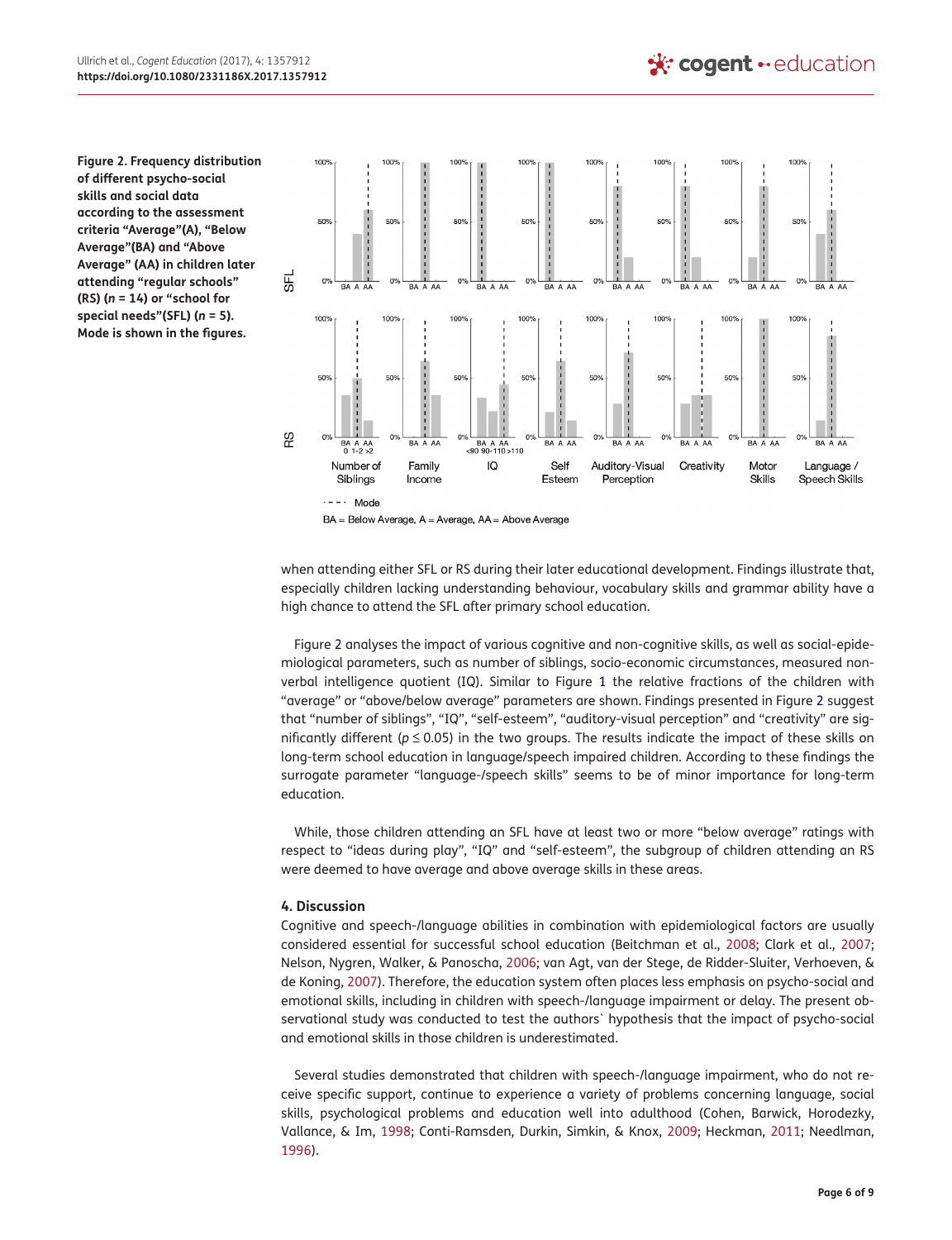The current study assesses children with significant speech-/language impairment, as no child in the cohort was able to communicate verbally at age 4–4.5 years. After conclusion of early childhood education in kindergartens with integrated speech-/language therapy, i.e. STK, they were able to attend a regular primary school. Children suffering from language/speech impairment during kindergarten years seem to be able to develop sufficient abilities (i.e. physical production of language, phonology) in order to attend a regular school. However, language competencies, which are important for identity formation, describing emotions and ideas seem to be underdeveloped, especially in those children later turning to the SFL. Impaired self-esteem and creativity appear to be (at least partially) harmful consequences of persisting language disorders (Jackson, Cavenagh, & Clibbens, [2014](#page-7-23); McCrosky, Richmond, Daly, & Falcione, [1977](#page-7-24)). In the present study, epidemiological and social factors, such as the number of siblings or the parents' income, are of lower importance for the further education path. The aforementioned low influence of social parameters, i.e. number of siblings and family income, on the children's further education contrasts (partially) the findings of other studies by Needlman [\(1996\)](#page-8-8), Nelson et al. ([2006](#page-8-6)) or Ryan, Claessens, and Markowitz, [\(2015\)](#page-8-9).

<span id="page-6-6"></span><span id="page-6-3"></span><span id="page-6-1"></span>In the present study, the critical factors for successful long-term education include a combination of interdependent skills, such as language, cognitive, emotional, psycho-social skills. In particular, IQ and the soft skills "self-esteem" and "perception of one's environment", as well as "creativity during play" were thought to be important.

A previous study has demonstrated, that intelligence is an important factor for successful schooling (Ullrich et al., [2009, 2014\)](#page-8-1) in SL-impaired children. Findings of the present study indicate that average and higher IQ may be helpful to compensate for deficits in language competency as well as auditory perception. Contrary to popular opinion, IQ can be modified partially by social-emotional influences and therefore, it is amendable by education (Borghans et al., [2008](#page-7-8); Cunhan et al., [2007\)](#page-7-5).

<span id="page-6-0"></span>Psycho-social aspects and skills, such as self-esteem are thought to represent surrogate parameters for children's individual characteristics, and they may affect other abilities. The importance of social and emotional skills for daily life and integration into society and the workforce is generally underestimated and should be emphasised by educators (Barron, [2003;](#page-7-6) Borghans et al., [2008;](#page-7-8) Coleman, [1998;](#page-7-25) Cunhan et al., [2007;](#page-7-5) Heckman, [2011](#page-7-4)). The importance of those non-cognitive skills for school success and/or problem-solving abilities have been assessed by Barron ([2003](#page-7-6)) and Coleman (Coleman, [1998](#page-7-25)) in more detail.

The skills "auditory-visual perception" and "creativity during playtime" demonstrate a combination of cognitive and non-cognitive skills, thus functioning as surrogate parameters. For example, children's interest in their surroundings and their ability to deal with frustration, as well as their motivation to develop new games and skills demonstrate non-cognitive skills. In comparison, abstract thinking during play or recognition and matching of pictures and sounds represents cognitive skills. Various studies demonstrate, that during child development in children with an average IQ disturbed auditory-visual perception becomes negligible in the majority of cases (Keilmann & Wintermeyer, [2008;](#page-7-26) Norrix, Plante, Vance, & Boliek, [2007;](#page-8-10) von Suchodoletz, Alberti, & Berwanger, [2004](#page-8-11)).

<span id="page-6-7"></span><span id="page-6-4"></span><span id="page-6-2"></span>The results of the current study suggest, that children attending specialised kindergartens with speech-/language therapy, i.e. STK, have not only to develop their speech-/language abilities, but also improve both, their psycho-social and cognitive skills considerably. This improvement is thought to be a relevant part of education, so that these children can attend a regular primary school without problems later (Cunhan et al., [2007;](#page-7-5) Paterson, Heim, Friedman, Choudhury, & Benasich, [2006\)](#page-8-12)**.**

<span id="page-6-5"></span>The findings of this study support the hypothesis, that soft skills, such as "self esteem", "creativity" and "auditory-visual perception" are important factors in early education of speech-/language impaired children. Training these skills helps children to attend regular primary schools, despite problems in other areas, such as SL-competencies.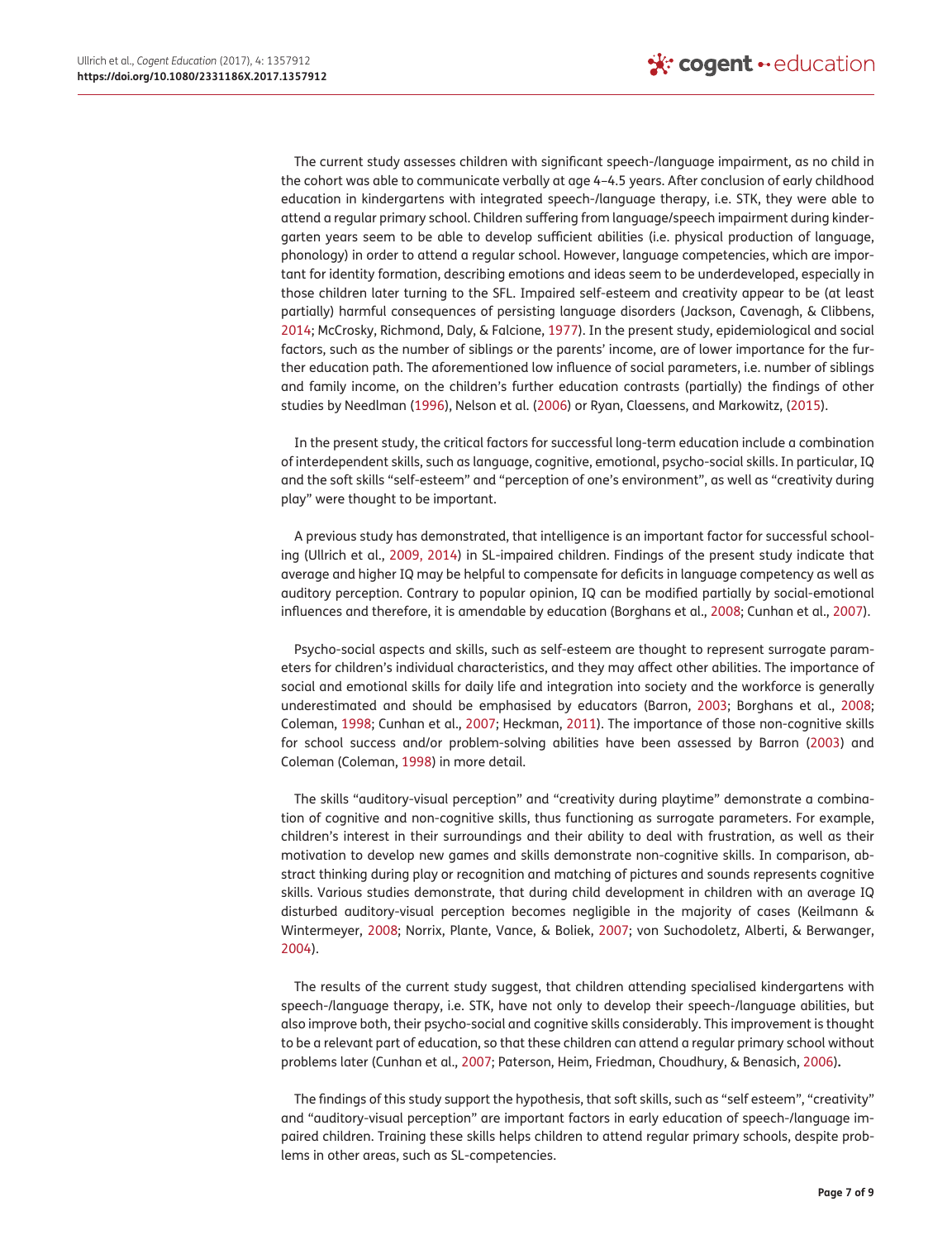## **5. Conclusion**

Early childhood education with integrated speech-/language therapy can improve children's language skills, as well as their psycho-social and emotional capabilities. The present study illustrates the importance of multidisciplinary early childhood education, both, with integrated speech-/language therapy and pedagogic support of psycho-social and emotional skills. According to the authors' opinion the significance of psycho-social and emotional skills is frequently underestimated. However, this study indicates, that the combination of these various means are essential for successful education and integration into society in later life.

#### **Funding**

The authors received no direct funding for this research.

#### **Author details**

Dieter Ullrich<sup>[1](#page-0-1)</sup> E-mail: [Ullrich-Dieter@t-online.de](mailto:Ullrich-Dieter@t-online.de)

ORCID ID:<http://orcid.org/0000-0002-8595-9733>

- Katia Ullrich<sup>2</sup>
- E-mail: [katja.ullrich@gmail.com](mailto:katja.ullrich@gmail.com)
- Magret Marten[3](#page-0-1) E-mail: [MagretMarten@gmx.de](mailto:MagretMarten@gmx.de)
- <span id="page-7-0"></span>
- <sup>1</sup> Sprachheilkindergarten, Wedemarkstrasse 83, 30900 Wedemark, Germany.
- <span id="page-7-1"></span><sup>2</sup> Sprachheilkindergarten, Flinders University, Adelaide, SA5000; Australia.
- <span id="page-7-2"></span><sup>3</sup> Sprachheilkindergarten (Kindergarten, Focussing on Speech-Language Impaired Children), An der Autobahn 2, 30851 Langenhagen, Germany.

#### **Citation information**

Cite this article as: IQ, non-cognitive and social-emotional parameters influencing education in speech- and language-impaired children, Dieter Ullrich, Katja Ullrich & Magret Marten, *Cogent Education* (2017), 4: 1357912.

#### **References**

- <span id="page-7-6"></span>Barron, B. ([2003\)](#page-1-0). When smart groups fail. *Journal of the Learning Sciences, 12*, 307–359[.](https://doi.org/10.1207/S15327809JLS1203_1)
	- [https://doi.org/10.1207/S15327809JLS1203\\_1](https://doi.org/10.1207/S15327809JLS1203_1)
- <span id="page-7-7"></span>Beitchman, J. H., Jiang, H., Koyama, E., Johnson, C. J., Escobar, M., Atkinson, L., … Vida, R. [\(2008](#page-1-1)). Models and determinants of vocabulary growth from kindergarten to adulthood. *Journal of Child Psychology and Psychiatry, 49*, 626–634. doi[:10.1111/j.1469-7610.2008.01878.x](https://doi.org/10.1111/j.1469-7610.2008.01878.x)

<span id="page-7-8"></span>Borghans, L. E. X., Meijers, H., & Ter Weel, B. A. S. [\(2008](#page-1-2)). The role of noncognitive skills in explaining cognitive test score. *Economic Inquiry, 46*, 2–12[.](https://doi.org/10.1111/ecin.2008.46.issue-1) <https://doi.org/10.1111/ecin.2008.46.issue-1>

- <span id="page-7-19"></span>Cattell, R., Weiss, R., & Osterland, J. [\(1997\)](#page-3-1). *CFT1. Grundintelligenztest Skala 1* (5th ed.). Göttingen: Hogrefe.
- <span id="page-7-11"></span>Clark, A., O'Hare, A., Watson, J., Cohen, W., Cowie, H., Elton, R., & Seckl, J. ([2007](#page-1-3)). Severe receptive language disorder in childhood–familial aspects and long-term outcomes: Results from a Scottish study. *Archives of Disease in Childhood, 92*, 614–619. doi[:10.1136/adc.2006.101758](https://doi.org/10.1136/adc.2006.101758)
- <span id="page-7-21"></span>Cohen, N. J., Barwick, M. A., Horodezky, N. B., Vallance, D. D., & Im, N. [\(1998](#page-5-1)). Language, achievement, and cognitive processing in psychiatrically disturbed children with previously identified and unsuspected language impairments. *Journal of Child Psychology and Psychiatry, 39*, 865–877.<https://doi.org/10.1111/jcpp.1998.39.issue-6>
- <span id="page-7-25"></span>Coleman, E. ([1998\)](#page-6-0). Using explanatory knowledge during collaborative problem solving in science. *Journal of the Learning Sciences, 7*, 387–427.

<span id="page-7-22"></span><https://doi.org/10.1080/10508406.1998.9672059> Conti-Ramsden, G., Durkin, K., Simkin, Z., & Knox, E. [\(2009\)](#page-5-2).

Specific language impairment and school outcomes. I: Identifying and explaining variability at the end of compulsory education. *International Journal of Language*  *& Communication Disorders, 44*, 15–35. <https://doi.org/10.1080/13682820801921601>

- <span id="page-7-5"></span>Cunhan, F., Heckman, J., Lochner, J., & Masterov, D. [\(2007](#page-1-4)). Interpreting the evidence on life cycle skill formation. In E. A. Hanushek, & F. Welch (Eds.), *Handbook of the economics of education* (pp. 687–812). Amsterdam: North Holland.
- <span id="page-7-9"></span>Durkin, K., Simkin, Z., Knox, E., & Conti-Ramsden, G. [\(2009\)](#page-1-5). Specific language impairment and school outcomes. II: Educational context, student satisfaction, and post-compulsory progress. *International Journal of Language & Communication Disorders, 44*, 36–55. doi:[10.1080/13682820801921510](https://doi.org/10.1080/13682820801921510)
- <span id="page-7-13"></span>Flöther, M., Schlüter, E., & Bruns, T. ([2011\)](#page-1-6). Multidisciplinary assessment and treatment of children with hearing and language disorders – Results of the effectiveness of a concept from Lower Saxony, Germany. *Interdisziplinär, 19*, 282–292.
- <span id="page-7-16"></span>Fox, A. [\(2011](#page-3-2)). *TROG-D – Test zur Überprüfung des Grammatikverständnisses* (5th ed.). Idstein: Schulz-Kirchner-Verlag.
- <span id="page-7-3"></span>Glogowska, M., Roulstone, S., Peters, T. J., & Enderby, P. [\(2006](#page-1-7)). Early speech- and language-impaired children: Linguistic, literacy, and social outcomes. *Developmental Medicine & Child Neurology, 48*, 489–494. doi:[10.1017/s0012162206001046](https://doi.org/10.1017/s0012162206001046)
- <span id="page-7-17"></span>Grimme, H., & Schöler, H. [\(1991\)](#page-3-3). *HSET – Heidelberger Sprachentwicklungstest*. Göttingen: Hogrefe.
- <span id="page-7-14"></span>Grimm, H., Aktas, M., & Frevert, S. [\(2001](#page-3-4)). *SETK – 3–5, Sprachentwicklungstest für 3–5jährige Kinder*. Göttingen: Hogrefe.
- <span id="page-7-20"></span>Hammill, D., Pearson, N., & Voress, J. [\(2007\)](#page-3-5). *Developmental Test of Visual Perception 2nd edit (DTVP-2)*. Göttingen, Bern: Hogrefe.
- <span id="page-7-4"></span>Heckman, J. [\(2011\)](#page-1-8). Integrating personality psychology into economics. *NBER working paper series*. Retrieved from <https://www.nber.org/papers/w17378>
- <span id="page-7-18"></span>Hild, U. [\(2002\)](#page-3-6). *Bilderbuch zur Aussprachediagnostik bei Kindern*. Kassel: Orca GbR.
- <span id="page-7-23"></span>Jackson, C., Cavenagh, P., & Clibbens, J. [\(2014](#page-6-1)). Communication and self-esteem in adults with Downsyndrome. *International Journal of Language & Communication Disorders, 49*, 275–287[. https://doi.](https://doi.org/10.1111/jlcd.2014.49.issue-3) [org/10.1111/jlcd.2014.49.issue-3](https://doi.org/10.1111/jlcd.2014.49.issue-3)
- <span id="page-7-26"></span>Keilmann, A., & Wintermeyer, M. ([2008\)](#page-6-2). Is a specialised training of phonological awareness indicated in every preschool child? *Folia Phoniatrica et Logopaedica, 60*, 73–79. doi[:10.1159/000114648](https://doi.org/10.1159/000114648)
- <span id="page-7-15"></span>Kiese-Himmel, C. [\(2005\)](#page-3-7). *AWST-R – Aktiver Wortschatztest für 3–5jährige Kinder*. Göttingen: Hogrefe.
- <span id="page-7-24"></span>McCrosky, J. C., Richmond, V. P., Daly, J. A., & Falcione, R. L. [\(1977](#page-6-3)). Studies of the relationship between communication apprehension and self-esteem. *Human Communication Research, 3*, 269–277.

#### <span id="page-7-12"></span><https://doi.org/10.1111/hcre.1977.3.issue-3> McLeod, S., & McKinnon, D. H. ([2007\)](#page-1-9). Prevalence of communication disorders compared with other learning needs in 14,500 primary and secondary school students. *International Journal of Language & Communication*

<span id="page-7-10"></span>*Disorders, 42*, 37–59. doi[:10.1080/13682820601173262](https://doi.org/10.1080/13682820601173262) Miniscalco, C., Hagberg, B., Kadesjö, B., Westerlund, M., & Gillberg, C. [\(2007](#page-1-10)). Narrative skills, cognitive profiles and neuropsychiatric disorders in 7-8-year-old children with